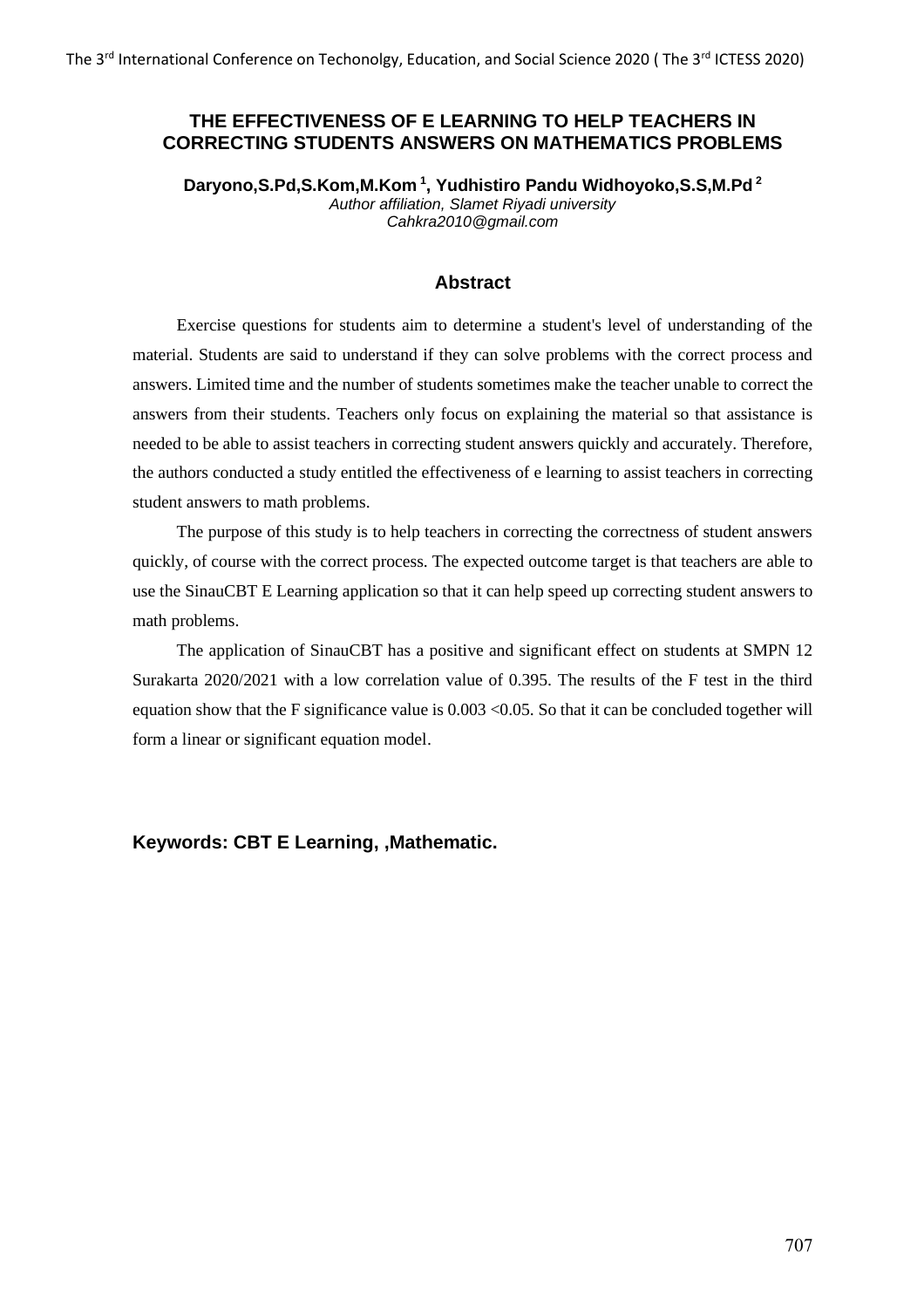## **1. Introduction**

Education is a process of learning knowledge, human skills that are passed down from one generation to the next, through teaching, training and research or also defined as a conscious which is carried out systematically in realizing a teaching-learning atmosphere so that students can develop their potential from which cannot yet be able to become possible. Meanwhile, the times have continued to develop with the globalization of education, technology, and others, thus spurring the government to implement ICT-based education starting from Elementary School to Senior High School level.

The rapid development of Science and Technology (IPTEK) has an impact on various areas of human life, including in the field of education. Many application programs have sprung up that are distributed via compact disk (CD) media or can be retrieved directly via the internet network. Most of the circulating application programs are distributed as shareware products, and some are given free of charge (freeware). Some of these application programs are also widely used in the field of learning, especially in making interactive multimedia.

The learning process is a communication process that involves several components, namely the message sender component, the message receiver component, and the message component itself. Therefore, teachers must be able to develop learning strategies by utilizing various media and learning resources to create good communication in the learning process

Media is very influential in the teaching and learning process, Zain (2006: 15) explains that the presence of the media has a significant meaning because in this activity the unclear material presented can be helped by presenting the media as an intermediary. The complexity of the material to be conveyed to students can be simplified with the help of the media. To make it easier for teachers to see the results of student tests, especially math questions, the teacher uses the digital question application media, namely SinauCBT.

Based on the explanation above, it is necessary to have a study to determine the effect of the SinauCBT application media on student understanding, especially math problems. It is hoped that the development of this digital application media will have a positive impact on students. Thus, the research proposal is put forward with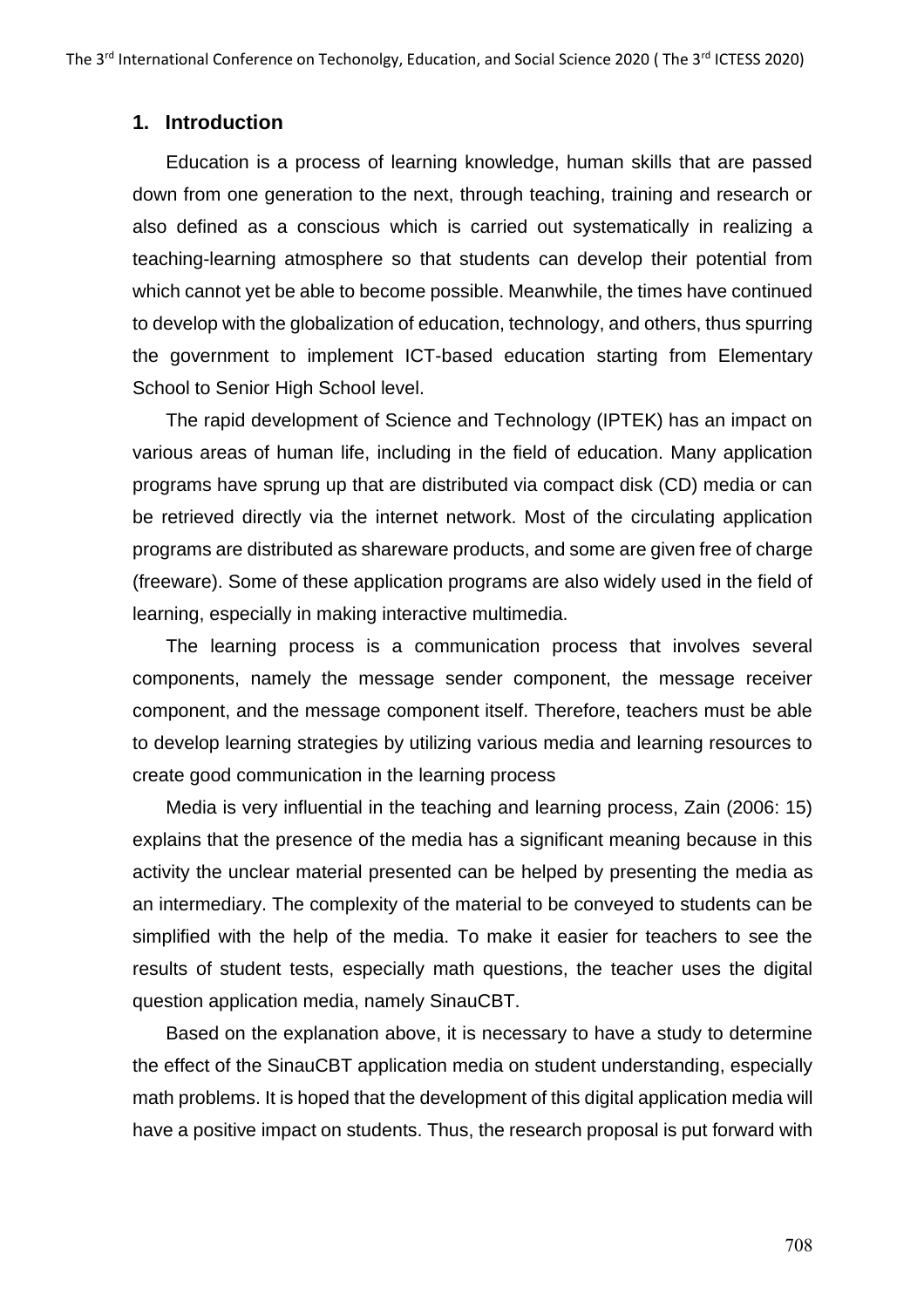the following title: the effectiveness of e learning to assist teachers in correcting student answers to math problems.

## **2. Literature Review**

Student learning achievement is determined by several factors, both internal and external factors. Internal factors are characterized by intellectual abilities, selfconfidence, self-motivation, talents, interests, enthusiasm, scientific attitudes, and environmental care. Meanwhile, external factors include family background conditions, educational background, conditions of schools / institutions, infrastructure, learning environment, learning process involving teachers, and other student friends.

Based on the factors mentioned above, this study will examine the effect of the SinauCBT application media on students' understanding of math problems, especially students of SMP N 12 Surakarta, with a theoretical review as follows:

### **2.1. Aplication SinauCBT**

Technological sophistication in all fields cannot be avoided, including in the field of education, from the learning process to the evaluation of assessments from elementary school to tertiary level. In response to and following technological advances and developments, conventional examination systems should switch to a computerized one.

The Computer Based Testing (CBT) system or the implementation of computer-assisted assessments is a derivative of the development of a computerassisted instructional (CAI) system or computer-assisted learning that is specialized in the field of assessment, which includes question collections and automatic scoring processes, audio, video and interactive media and autorun

Menurut AJ Romiszowski (1988: 308) Computer Based Testing may (like CMI) be part of a CAI sistem, or may be a stand – alone facility. Some Computer Based Testing facilities are no more than an item bank, which can be used to generate two or more tests of equivalent content and difficulty, to be used at different moments in conventional classroom.

Lilley, et al (2005) dari University of Hertfordshire, School of Computer Science, United Kingdom (UK) dalam jurnal penelitian dengan judul Learners' Perceived Level of Difficulty of A Computer-Adaptive Test: A Case Study (2005)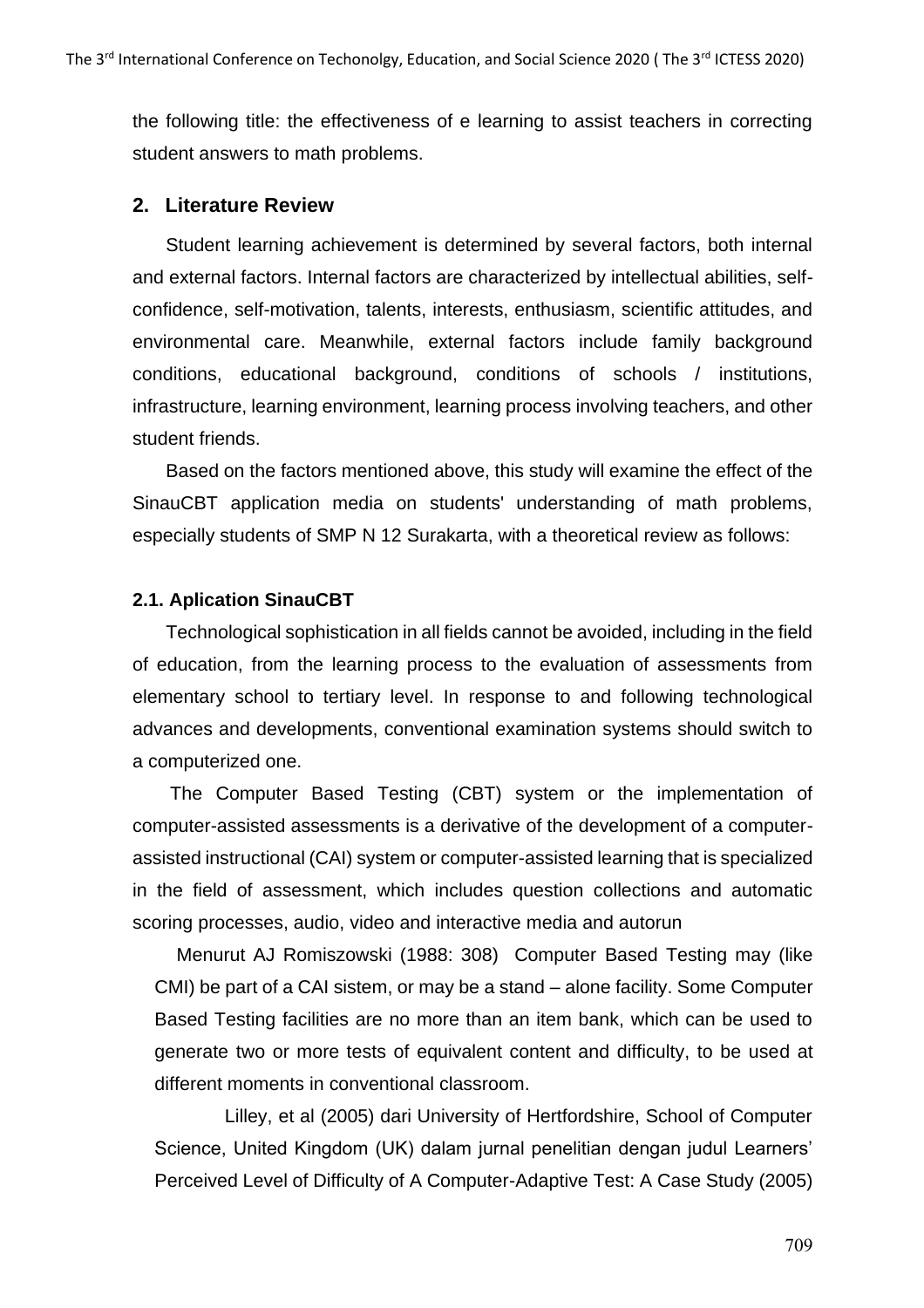concluded that CBT provides several advantages over the implementation of the test with the paper and pencil test model, including an automatic scoring system and reducing the burden on the respondent or test taker because it is younger to do the questions in the form of a computer based test than a paper-based test.

### **2.2. Score**

The term value (Vulue) according to the poerwodarminto dictionary is defined as the price in estimation (for example the value of gold), the price of something (for example people), numbers (score), grade (quality), characteristics or things important to humanity.

According to Bambang Daroesa, value is a quality or appreciation for something, which is the basis for determining a person's behavior.

According to Darji Darmodiharjo Value is a quality or condition that is beneficial to humans both physically and mentally, so that value is a form of appreciation and a condition that is beneficial to humans as a determinant and reference in taking an action.

### **3. Research Methods**

#### **3.1. Place and time of research**

This research will be conducted at SMP N 12 Surakarta. The research was carried out from March to June 2020 or one semester.

#### **3.2. Types of Research**

 Based on the characteristics of the problem under study, this research can be classified into ex post facto research. Ex post facto research is a study where the independent variables have occurred when the researcher begins by observing the dependent variable in a study. Because this study seeks to find the contribution between the independent variable and the dependent variable, the type of ex post facto research used is ex post facto correlational research conducted through simple linear regression analysis.

This study aims to prove the positive effect of the Mathematics Subject Tryout with the help of the Sinau CBT Application Computer Based Test (CBT) on the Mathematics Subject Score of Students in Class IXA\_B SMP 12 Surakarta.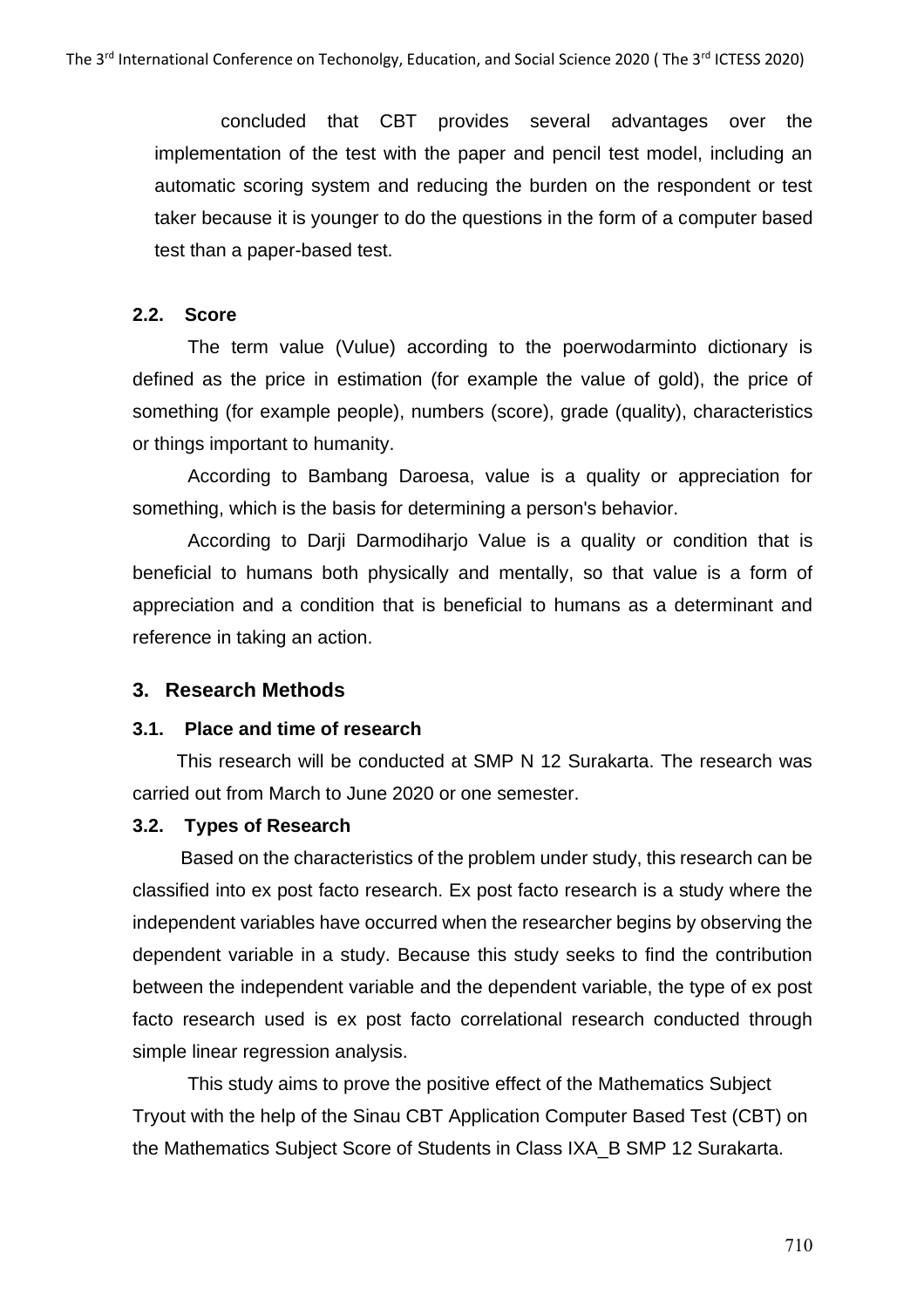## **3.3 Research Desain**

The research design used an ex post facto correlational research design which was described as follows:



## **3.4 Research Variable**

According to Suwarno (2005: 1-2), variables are observable characteristics of an object, which can provide various values or several categories. The variables in this study consisted of independent variables (independent), namely the dependent variable (dependent) CBT application, namely the value of mathematics subjects.

## **3.5 Data Collection**

The questionnaire was compiled using a Likert scale, namely by using a range from very positive statements to very negative statements. The scoring for the questionnaire is used on a scale of 1 to 4. The questionnaire is filled out by experts in the family (class IXA\_B students) in the CBT application.

# **4. Result and Discussion**

## **4.1. Research Result**

Research on the effect of the SinauCBT application on class IX students of SMP 12 Surakarta using simple linear regression analysis. The discussion regarding the results of this data analysis consists of data descriptions, classical assumption tests and hypothesis testing.

Data description is a statistical tool that explains the characteristics of a data used for research which includes the mean, standard deviation, the lowest and highest total score of each of the variables in the study. The variable data description is shown in the following table.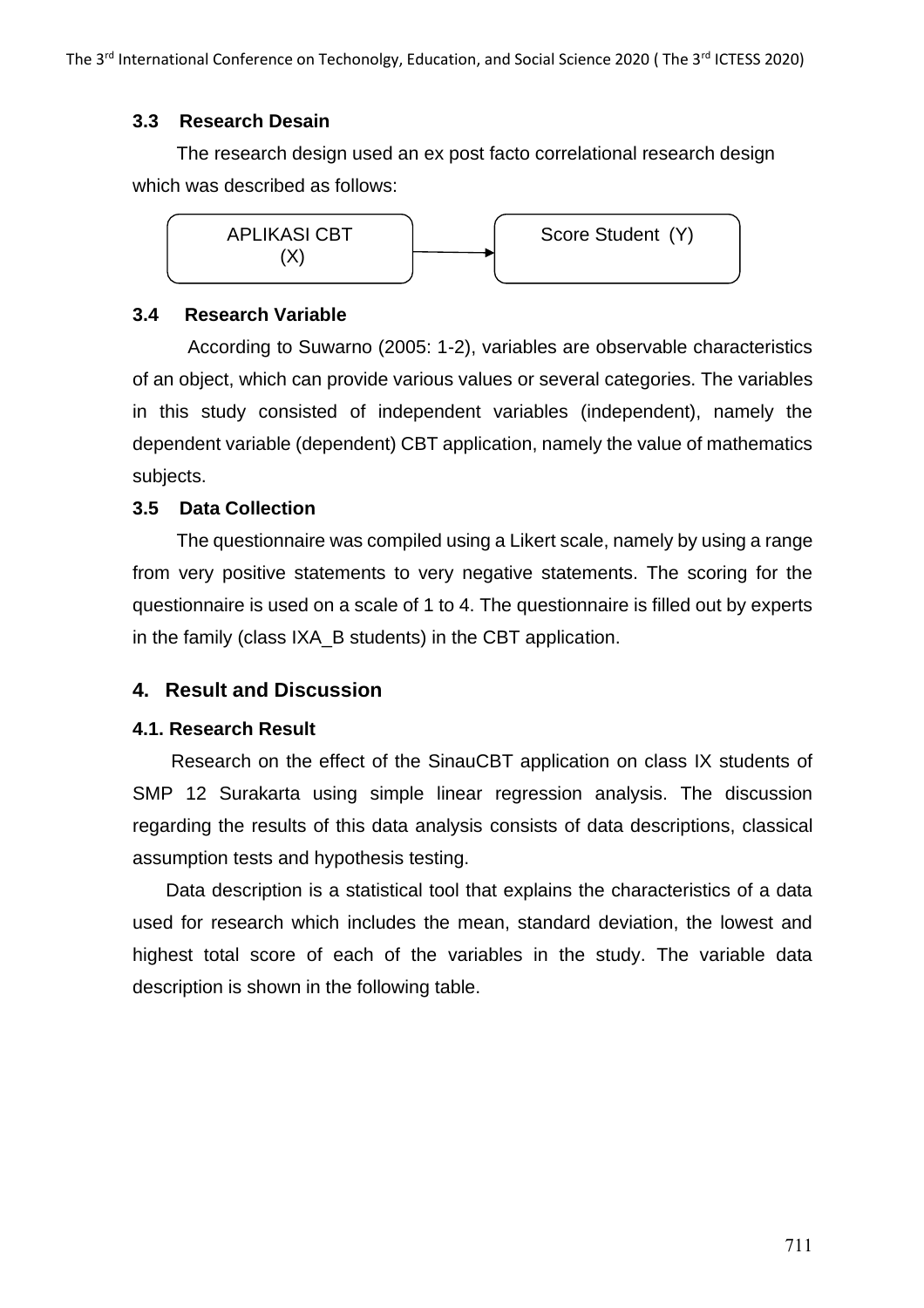| <b>Variabel Penelitian</b>     | Mean  | STD    | Min Max |    |
|--------------------------------|-------|--------|---------|----|
| Aplication SinauCBT $(X)$      | 85,53 | 7.746  | 69      | 98 |
| Result of the test score $(Y)$ | 75.47 | 15.744 | 35      | 98 |

Tabel 1. Mean dan Deviasi Standar Research Variable

Source: Data SPSS.

#### **4.1.2 Hipotesis Test**

#### **a. Pre Requirement Analysis Test**

### **1) Normalitity test**

The data normality test based on Kolmogorof Smirnov can be seen in the table as follows.

| <b>Variabel Penelitian</b>   | Sig.  |
|------------------------------|-------|
| Aplication SinauCBT (X)      | 0,000 |
| Result of the test score (Y) | 0.098 |

Tabel 2. Uji Normalitas

Sumber: Data SPSS.

Based on the sig value. The SinauCBT application was 0.00 <0.05, so Ho was rejected so that the data on the results of using the SinauCBT application were not normally distributed. Repeat value has sig. 0.098> 0.05, then Ho is accepted so that the grade IX students of SMP 12 Surakarta are normally distributed. So, the dependent variable has been fulfilled, namely the Mathematics test score meets the requirements for a normal distribution and can be fulfilled for the next test.

## **2) Uji Homogenitas**

Data normality test based on Lavene statistics can be seen in the table as follows.

| <b>Levene Statistic</b>      | df1 | df2 | Sig.  |
|------------------------------|-----|-----|-------|
| Result of the test score (Y) | 10  | -37 | 0.318 |

### Source: Data SPSS.

Based on the results of the homogeneity test, it was found that the significance value of the Mathematics Test was 0.318> 0.05, so it could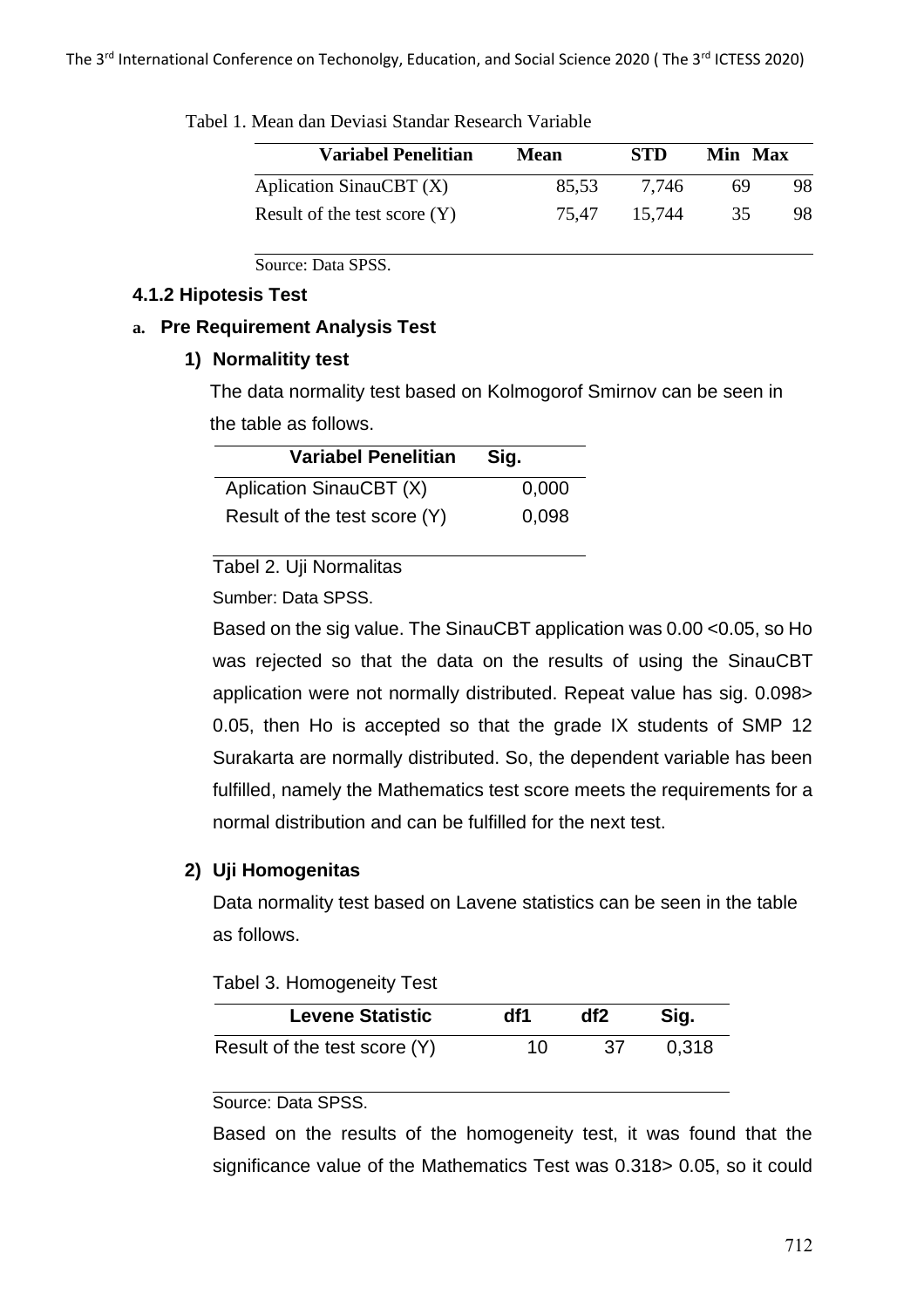be concluded that Ho was accepted where the Deuteronomy value data was assumed to be variable.

## **3) Regresi Linier**

The simple linear regression equation model obtained is  $Y^* = 6.879 + 1$ 0.802 X, which can be explained as follows.

- a. The constant is 6,879 if the ariable value of the SinauCBT application is 0, then the math test value is 6,879.
- b. The regression coefficient of the SinauCBT Application ariable if the value has increased by 10, then the Tryout value has increased by 8.02. The positive coefficient means that the two variables have a positive relationship, the more you use the SinauCBT Application, the better or higher the Mathematics Test Score.

## **4.2 Disscussion of Research Result**

After taking the data, the Sinau CBT application variable was obtained from the results of the value of the media making and the variable value for mathematics tests was obtained from the accumulated results of filling out the questionnaire. Then the calculation and analysis of the results show that there is an effect of the Sinau CBT application on the Mathematics test scores. Descriptively the two dependent variables, namely habituation in dealing with tend to be normal and homogeneous. This shows that using the SinauCBT application can help students improve student scores, with a sufficient average of 75.47. Based on the results of the effect test, it shows that the Sinau CBT application has a weak effect on the mathematics test score of 15.6%. This means that the variation of habituation in dealing with UNBK can only be explained by 15.6% through the linear relationship Y  $\degree$  = 6.879 + 0.802X. Therefore, to achieve a good Test Score the use of Sinau CBT has a significant effect.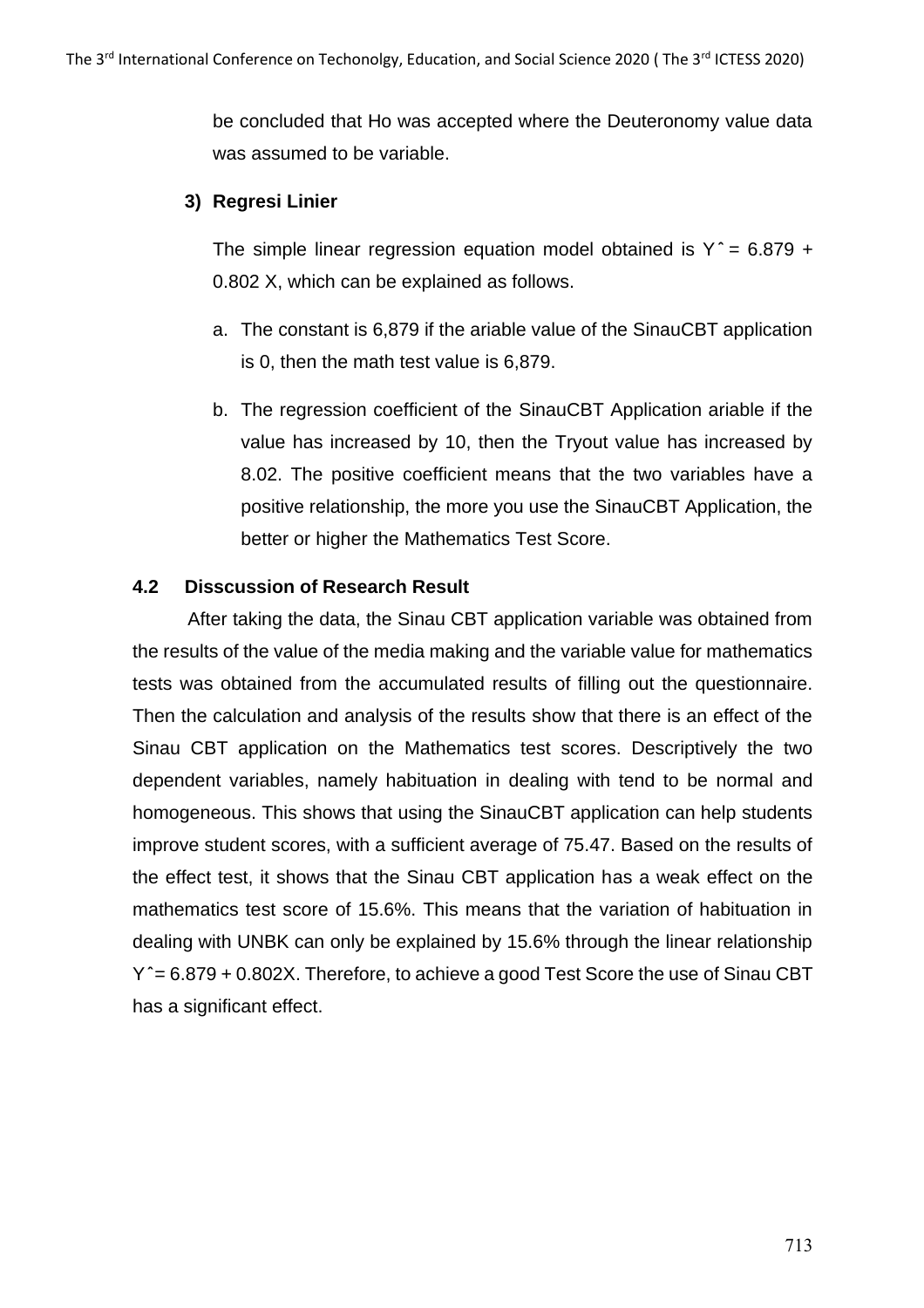## 5. **Conclusions and suggestions**

- a. The Sinau CBT application has a positive and significant effect on the Try out Value in facing UNBK with a low correlation value of 0.395.
- b. The results of the F test in the third equation show that the F significance value is 0.003 <0.05. So that it can be concluded together will form a linear or significant equation model.
- c. The total R2 value is 0.156 indicating that the proportion of the effect of the Sinau CBT Application on the Try Out Value in facing UNBK is 15.6%. This means that the Sinau CBT application, the proportion of influence on the Try out score in the face of UNBK, is 15.6%, while the remaining 84.4% (100% - 15.6%) is influenced by other variables not in the linear regression model. The linear equation model obtained is  $Y^* = 6.879 + 0.802 X$ .

## **a. Suggestion**

- 1. From the research results can be considered by the researcher to get used to Try out by using the CBT application.
- 2. the need for hardware and computer networks for the Tryout reading with the help of a computer.

## **References**

- Yohanes Adio Balan, T.M. 2018. "Pengembangan Model Computer Based Test (CBT) Berbasis Adobe Flash untuk Sekolah Menengah Kejuruan". *Innovative Journal of Curriculum and Educational Technology*. 1(1):36-44.
- Rio Wirawan,. 2018. *ibm siswa yang menghadapi ujian nasional berbasis komputer (unbk)*. Jakarta: Jurnal Mediteg p-ISSN: 2548-7655 Volume 3, Nomor 1.
- Kartika Mariskhana. 2018. *pengaruh tryout dan ujian nasional berbasis komputer terhadap sikap mental siswa pada mts al-makmur parungpanjang*. Jakarta: Jurnal AKRAB JUARA. Volume 3 Nomor 4 Edisi November 2018 (222-234).

Data UNBK Tahun 2015, kemendikbud.go.id